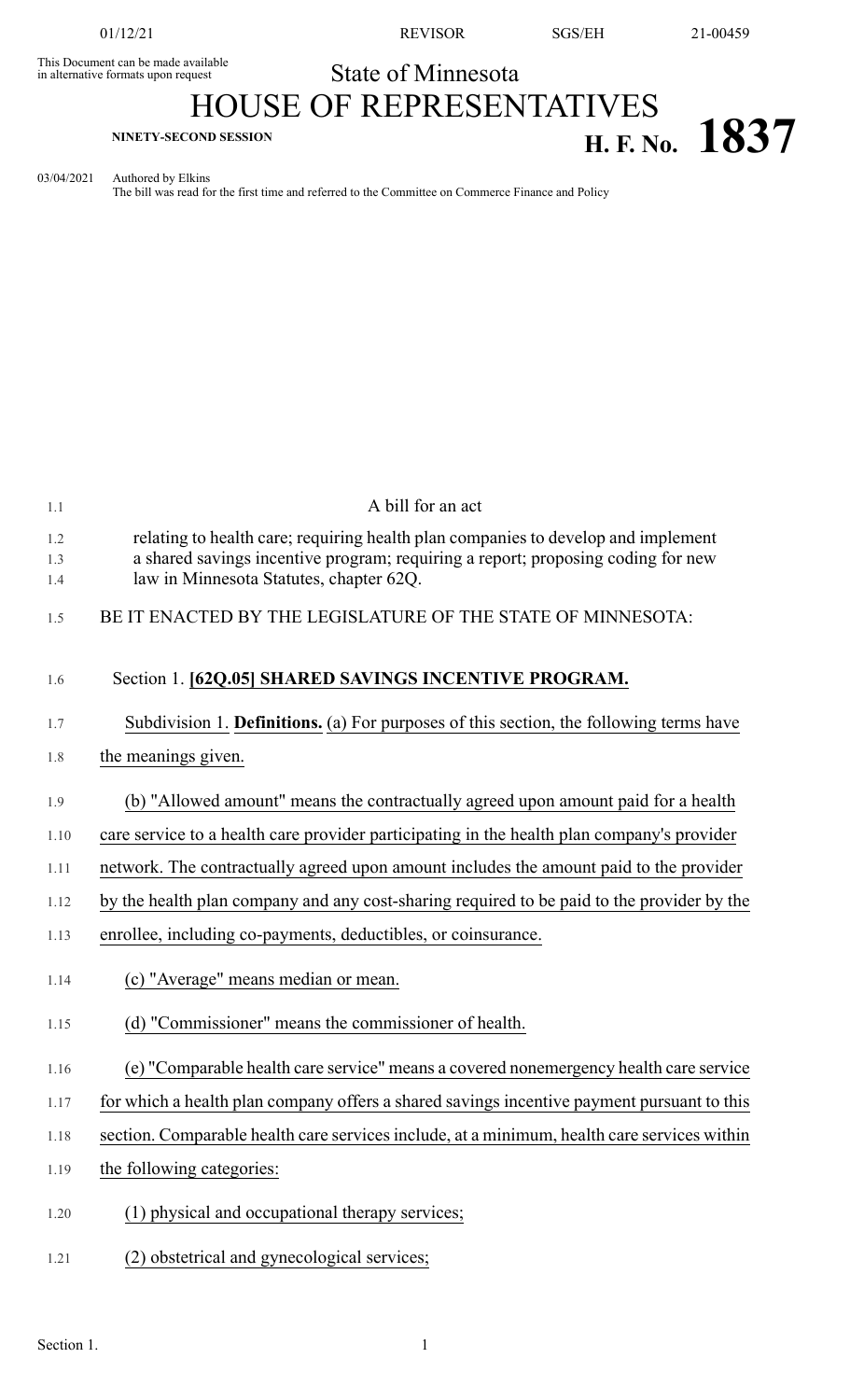01/12/21 REVISOR SGS/EH 21-00459

| 2.1         | (3) radiology and imaging services;                                                                                        |
|-------------|----------------------------------------------------------------------------------------------------------------------------|
| 2.2         | (4) laboratory services;                                                                                                   |
| 2.3         | (5) infusion therapy services;                                                                                             |
| 2.4         | (6) inpatient and outpatient surgical procedures; and                                                                      |
| 2.5         | (7) outpatient nonsurgical diagnostic tests and procedures.                                                                |
| 2.6         | The commissioner may limit what is considered a comparable health care service if a health                                 |
| 2.7         | plan company can demonstrate that the allowed amount variation for the service among                                       |
| 2.8         | in-network providers is less than \$50.                                                                                    |
| 2.9<br>2.10 | (f) "Program" means the shared savings incentive program established by a health plan<br>company pursuant to this section. |
| 2.11        | Subd. 2. General. (a) Beginning January 1, 2022, each health plan company offering a                                       |
| 2.12        | health plan in this state must offer a shared savings incentive program to its enrollees that                              |
| 2.13        | meets the requirements of this section.                                                                                    |
| 2.14        | (b) Prior to offering the program, a health plan company must file with the commissioner                                   |
| 2.15        | a description of the program established by the health plan company pursuant to this section                               |
| 2.16        | in a manner prescribed by the commissioner. The commissioner shall review the filing to                                    |
| 2.17        | ensure that the proposed program complies with the requirements of this section.                                           |
| 2.18        | Subd. 3. Cost information website. (a) The commissioner shall develop a web-based                                          |
| 2.19        | interactive system for consumers to use to compare provider average charges for health care                                |
| 2.20        | services by procedure or procedure code (CPT code). At a minimum, the health care services                                 |
| 2.21        | compared must include the comparable health care services defined under subdivision 1.                                     |
| 2.22        | (b) Charges identified on the website do not constitute a legally binding estimate of the                                  |
| 2.23        | allowable charge for or cost to the consumer for the specific health care service, and the                                 |
| 2.24        | actual cost of the service may vary based on individual circumstances.                                                     |
| 2.25        | (c) The commissioner must contract with a private entity to satisfy the requirements of                                    |
| 2.26        | this subdivision.                                                                                                          |
| 2.27        | Subd. 4. Shared savings incentive account. A health plan company must establish a                                          |
| 2.28        | shared savings incentive account for each enrollee. The health plan company shall deposit                                  |
| 2.29        | into the account any incentive payments earned by the enrollee through the program. Funds                                  |
| 2.30        | in the account may be withdrawn by the enrollee to pay any applicable co-payments,                                         |
| 2.31        | coinsurance, or deductibles. If an enrollee's out-of-pocket maximum has been met for the                                   |
| 2.32        | year or there are unused funds in the account at the end of the contract year, the enrollee                                |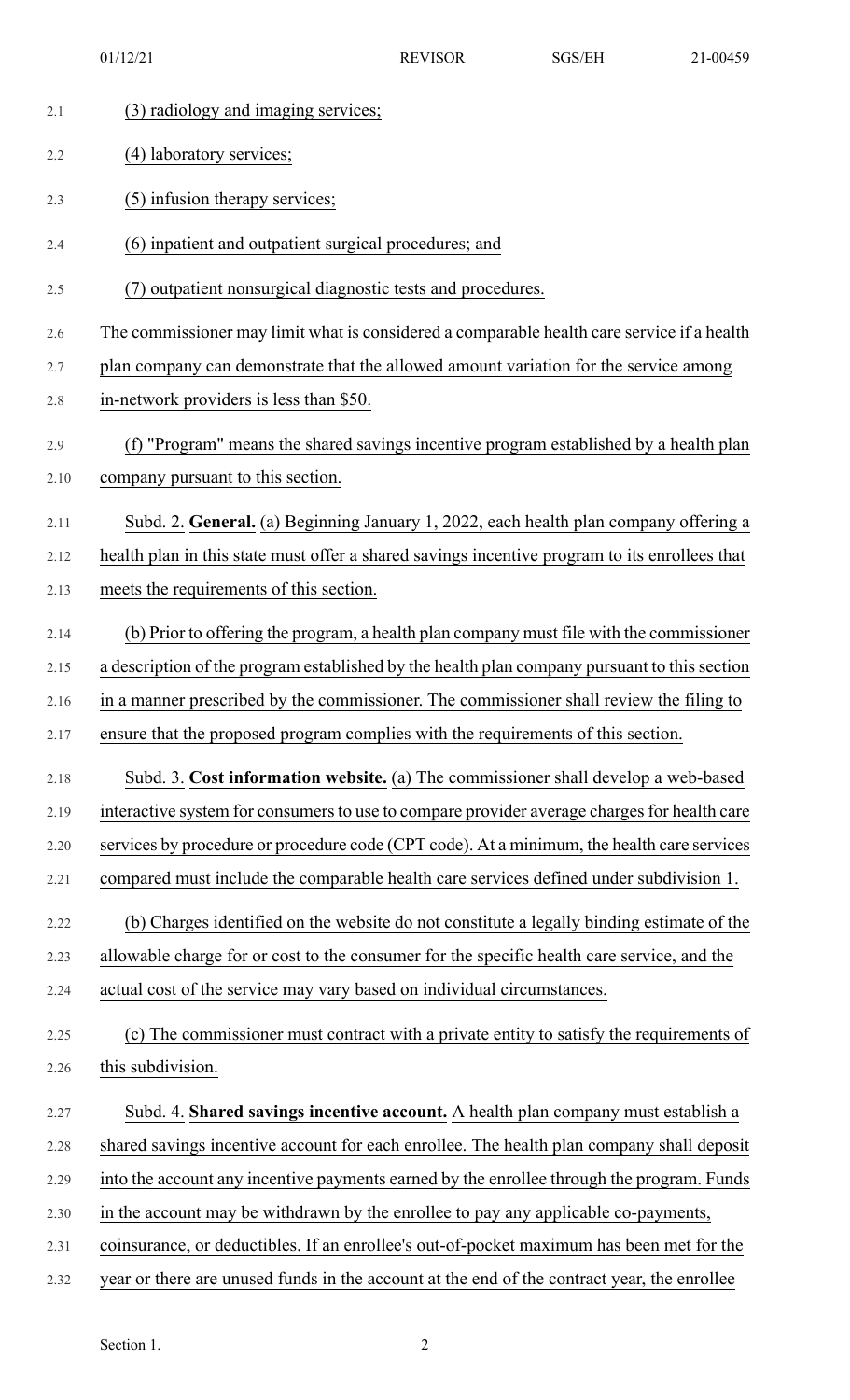01/12/21 REVISOR SGS/EH 21-00459

| 3.1  | may withdraw the funds in the account to pay for premiums for the current contract year or         |
|------|----------------------------------------------------------------------------------------------------|
| 3.2  | the following contract year.                                                                       |
| 3.3  | Subd. 5. Program requirements. (a) A health plan company must develop and implement                |
| 3.4  | a shared savings incentive program that provides incentives for an enrollee who receives a         |
| 3.5  | comparable health care service that is covered under the enrollee's health plan from a health      |
| 3.6  | care provider that charges less than the average allowed amount paid by that health plan           |
| 3.7  | company for that health care service. A health plan company may enter into a contract with         |
| 3.8  | a third-party entity to develop and implement the health plan company's shared savings             |
| 3.9  | incentive program.                                                                                 |
| 3.10 | (b) The program must provide an enrollee with at least 50 percent of the saved costs for           |
| 3.11 | each comparable health care service resulting in comparison shopping by the enrollee. A            |
| 3.12 | health plan company is not required to provide a payment to an enrollee if the health plan         |
| 3.13 | company's saved cost for a comparable health care service is \$25 or less. Compliance with         |
| 3.14 | this paragraph may be demonstrated in the aggregate of health plans offered by the health          |
| 3.15 | plan company within the state based on a reasonably anticipated mix of claims.                     |
| 3.16 | (c) The incentive offered may be calculated as a percentage of the difference in the               |
| 3.17 | average allowed amount and the price paid or by using another reasonable methodology               |
| 3.18 | approved by the commissioner. The health plan company shall deposit any incentive earned           |
| 3.19 | by the enrollee into the enrollee's shared savings incentive account established under             |
| 3.20 | subdivision 4.                                                                                     |
| 3.21 | (d) A health plan company must determine a process for documenting that the provider               |
| 3.22 | chosen by an enrollee charges less for a comparable health care service than the average           |
| 3.23 | allowed amount paid by that health plan company. The health plan company may require               |
| 3.24 | the enrollee to demonstrate through reasonable documentation, such as a quote from the             |
| 3.25 | health care provider, that the enrollee comparison shopped prior to receiving care from a          |
| 3.26 | health care provider that charges less for the comparable health care service than the average     |
| 3.27 | allowed amount paid by the health plan company.                                                    |
| 3.28 | Subd. 6. Allowed amount; disclosure. (a) A health plan company may base the average                |
| 3.29 | allowed amount paid to an in-network health care provider for a comparable health care             |
| 3.30 | service on what is paid to an in-network health care provider applicable to the enrollee's         |
| 3.31 | specific health plan or across all of its health plans offered in the state. A health plan company |
| 3.32 | may determine an alternative methodology for calculating the average allowed amount if             |
| 3.33 | approved by the commissioner.                                                                      |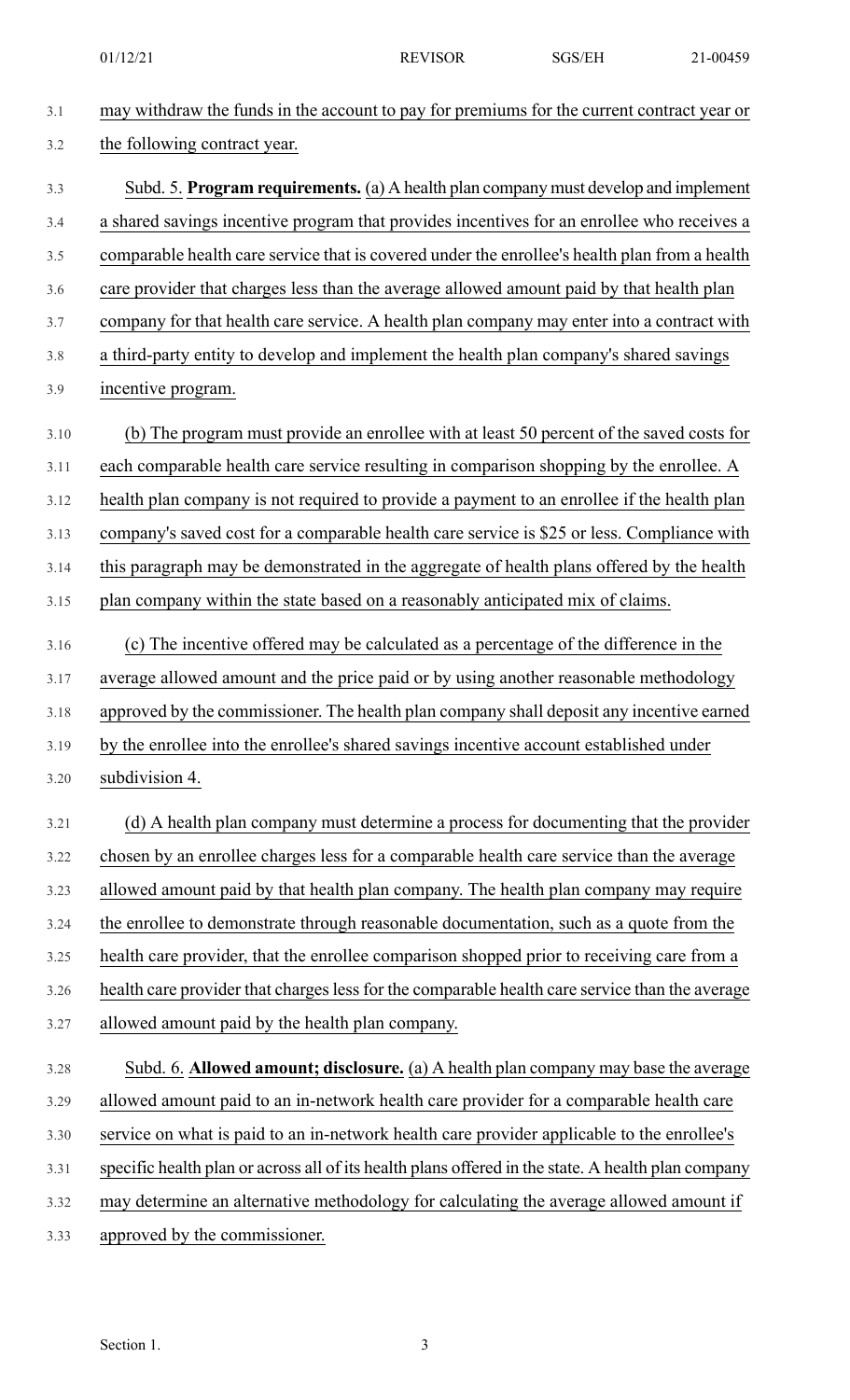- 4.1 (b) A health plan company must establish an interactive mechanism that enables an 4.2 enrollee to request and obtain information from the health plan company on the payments 4.3 made for comparable health care services, as well as quality data. The interactive mechanism 4.4 must allow an enrollee to seek information about the cost of a specific comparable health 4.5 care service in order to compare the average allowed amount paid to in-network health care 4.6 providers based on the enrollee's health plan. The mechanism must also provide a good 4.7 faith estimate of the anticipated charges and out-of-pocket costs an enrollee would be 4.8 responsible to pay for a comparable health care service if provided by an in-network health 4.9 care provider, including any co-payment, deductible, coinsurance or other out-of-pocket 4.10 amount, based on the enrollee's health plan and information available to the health plan 4.11 company at the time the request is made. A health plan company may contract with a 4.12 third-party vendor to satisfy this requirement. 4.13 (c) A health plan company must inform an enrollee of the enrollee's ability to request 4.14 the average allowed amount paid for a comparable health care service on the health plan 4.15 company's website and in the health plan benefits materials. 4.16 Subd. 7. **Out-of-network provider.** (a) If an enrollee elects to receive a comparable 4.17 health care service from an out-of-network provider at a price that is less than the average 4.18 allowed amount paid by the enrollee's health plan company to an in-network provider, then 4.19 the health plan company must allow the enrollee to obtain the health care service from the 4.20 out-of-network provider at the out-of-network provider's price. Upon request of the enrollee, 4.21 the health plan company must apply the payments made by the enrollee for that health care 4.22 service toward the enrollee's deductible and out-of-pocket maximum as specified by the 4.23 enrollee's health plan as if the health care service had been provided by an in-network 4.24 provider. If the enrollee's deductible has been met, the enrollee may submit the claim to the 4.25 health plan company and the health plan company must pay the claim in the same manner 4.26 as claims submitted by an in-network provider. 4.27 (b) If the enrollee directly pays the out-of-network provider, a health plan company must 4.28 provide a downloadable or interactive online form to the enrollee for submitting proof of 4.29 payment to an out-of-network provider for purposes of administering this subdivision. 4.30 Subd. 8. **Notice to enrollees by health plan company.** (a) A health plan company must 4.31 make the program available as a component to any health plan offered by the health plan 4.32 company to a Minnesota resident. Upon enrollment and annually upon renewal, a health 4.33 plan company must provide notice to each enrollee of the availability of the program, a 4.34 description of the incentives available to an enrollee, how an enrollee can earn those
- 4.35 incentives, and the comparable health care services that may qualify for a shared savings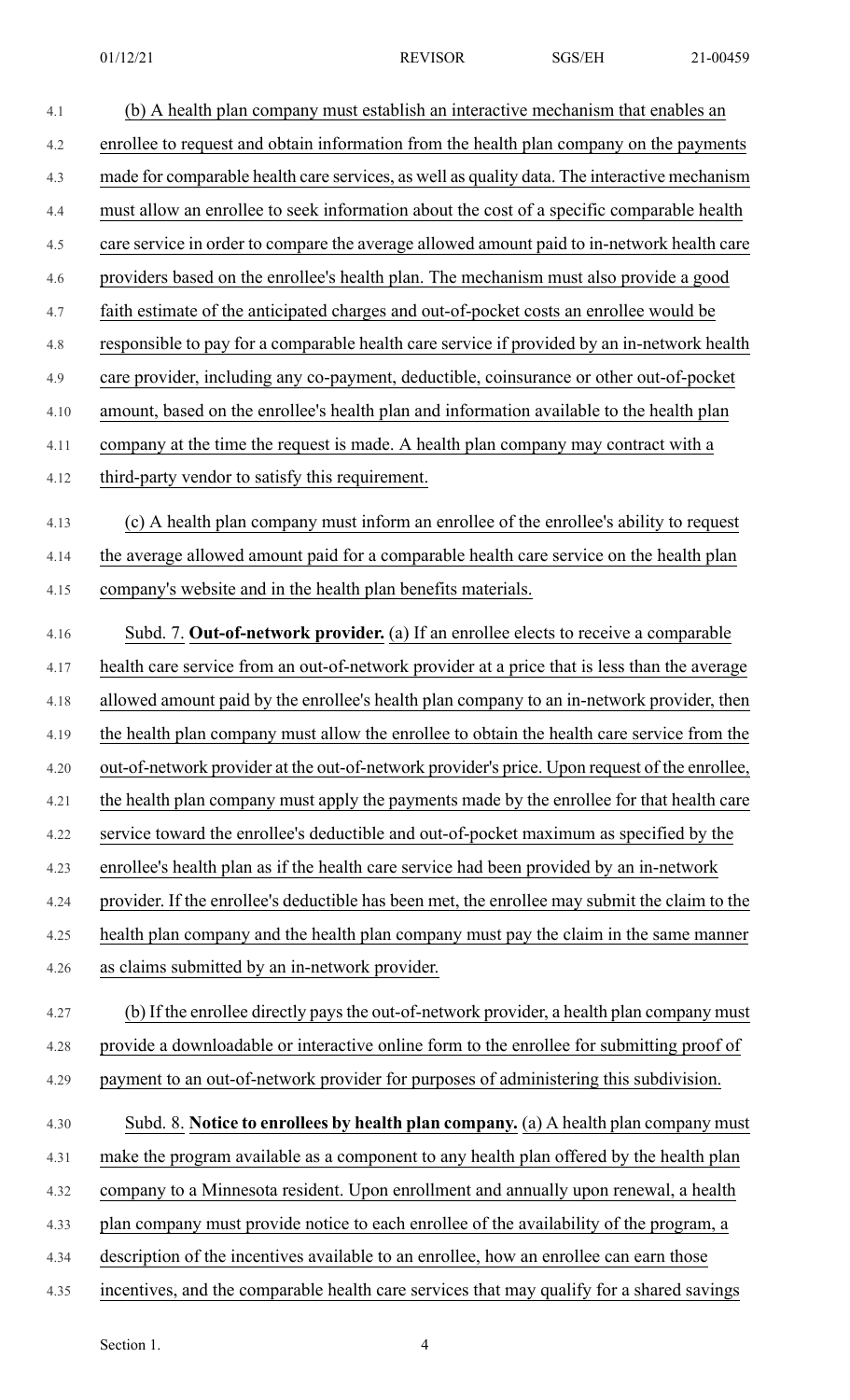| 5.1  | incentive payment. The notice must inform enrollees of their right to obtain services from         |
|------|----------------------------------------------------------------------------------------------------|
| 5.2  | a different health care provider, regardless of any referral or recommendation made by a           |
| 5.3  | specific health care provider or entity, and that seeing a different health care provider, either  |
| 5.4  | the health care provider to which the referral was made or a different health care provider,       |
| 5.5  | may result in an incentive to the enrollee if the enrollee follows the steps set by the enrollee's |
| 5.6  | health plan company.                                                                               |
| 5.7  | (b) The health plan company must also provide this information on the health plan                  |
| 5.8  | company's website.                                                                                 |
| 5.9  | Subd. 9. Notice to enrollee by provider. Health care providers must post in a visible              |
| 5.10 | area notification of a patient's ability, for those with individual or small group coverage, to    |
| 5.11 | obtain a description of the service or the applicable standard medical codes or current            |
| 5.12 | procedural terminology codes sufficient to allow a health plan company to assist the patient       |
| 5.13 | in comparing out-of-pocket and contracted amounts paid for their care to different health          |
| 5.14 | care providers for similar services. The notification must notify the patient that the patient's   |
| 5.15 | health plan company is required to provide enrollees with an estimate of the out-of-pocket         |
| 5.16 | costs and the average allowed amount paid for the patient's care. A health care provider           |
| 5.17 | may provide additional information to a patient that informs the patient of specific price         |
| 5.18 | transparency mechanisms or websites that may be available to the patient.                          |
| 5.19 | Subd. 10. No administrative expense. A shared savings incentive payment made by a                  |
| 5.20 | health plan company according to this section is not an administrative expense of the health       |
| 5.21 | plan company for purposes of rate development or rate filing and may be considered a               |
| 5.22 | medical expense for purposes of medical loss ratio requirements.                                   |
| 5.23 | Subd. 11. Exclusions. This section does not apply to health plans offered to enrollees             |
| 5.24 | who are enrolled in a public health care program under chapter 256B or 256L.                       |
| 5.25 | Subd. 12. Report. (a) By March 1 of each year, beginning March 1, 2023, a health plan              |
| 5.26 | company must file with the commissioner for the previous calendar year:                            |
| 5.27 | (1) the total number of shared savings incentive payments made pursuant to this section;           |
| 5.28 | (2) the use of comparable health care services by category of service for which shared             |
| 5.29 | savings incentive payments were made;                                                              |
| 5.30 | (3) the average amount of shared savings incentive payments made by category of                    |
| 5.31 | service;                                                                                           |
|      |                                                                                                    |

5.32 (4) the total savings achieved below the average prices by category of service; and